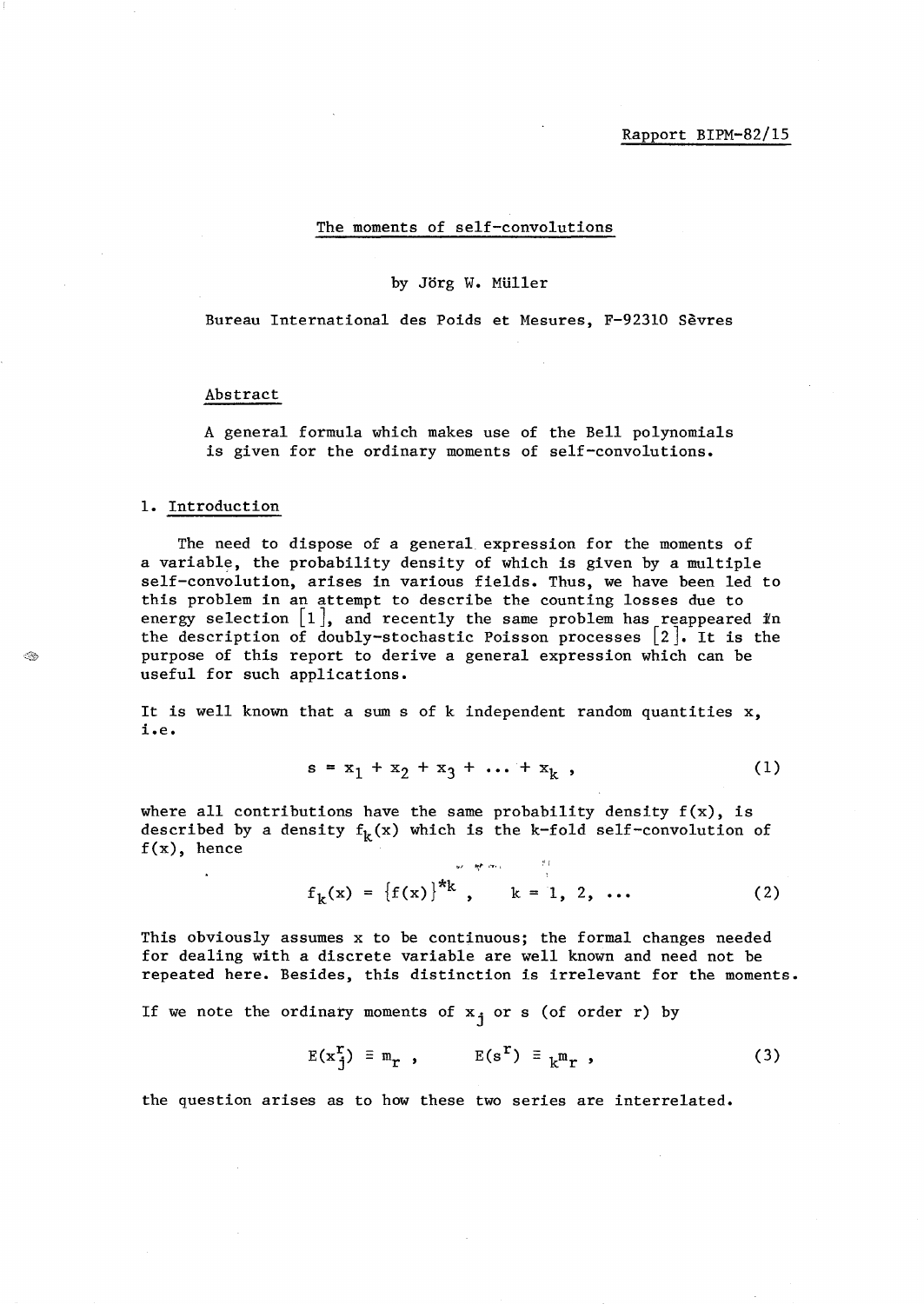### 2. A naïve approach

Let us first consider the simple case of two variables  $x_1$  and  $x_2'$ , which are supposed to be independent, but not necessarily identical. For  $s = x_1 + x_2$  the probability density is

$$
f_2(x) = f^{(1)}(x) * f^{(2)}(x)
$$

and the first three moments are readily found to be given by (see e.g.  $|3|$ )

$$
2^{m_1} = m_1^{(1)} + m_1^{(2)},
$$
  
\n
$$
2^{m_2} = m_1^{(1)} + m_2^{(2)} + 2 m_1^{(1)} m_1^{(2)},
$$
  
\n
$$
2^{m_3} = m_3^{(1)} + m_3^{(2)} + 3 [m_1^{(1)} m_2^{(2)} + m_1^{(2)} m_2^{(1)}].
$$
\n(4)

Which are the corresponding expressions for a k-fold self-convolution? Let us begin with a very naïve empirical approach by evaluating the first three moments for successive values of k.

### a) First moment

Here it will be obvious from (4) that the general formula is simply

$$
k^m1 = k^m1 \tag{5}
$$

#### b) Second moment

By repeated application of (4) one finds for identical variables  $2^m 2 = 2 m_2 + 2 m_1^2$ , - for  $k = 2$ : - for k = 3:  $3^m 2 = m_2 + (2 m_2 + 2 m_1^2) + 2 m_1 2 m_1 = 3 (m_2 + 2 m_1^2)$ ,  $4^m2 = 2(2 m_2 + 2 m_1^2) + 2(2 m_1)^2 = 4(m_2 + 3 m_1^2)$ . - for  $k = 4$ :

This might suggest for the second moment a general formula of the type

$$
k^{m}2 = k [m_{2} + (k-1) m_{1}^{2}].
$$
 (6)

This can be shown to be correct by forming the variance

$$
k^{\sigma^2} = k^m 2 - k^m 1^2
$$
  
=  $k [m_2 + (k-1) m_1^2] - (k m_1)^2$   
=  $k (m_2 - m_1^2) = k \sigma^2$ , (7)

a relation which is known to hold generally for self-convolutions.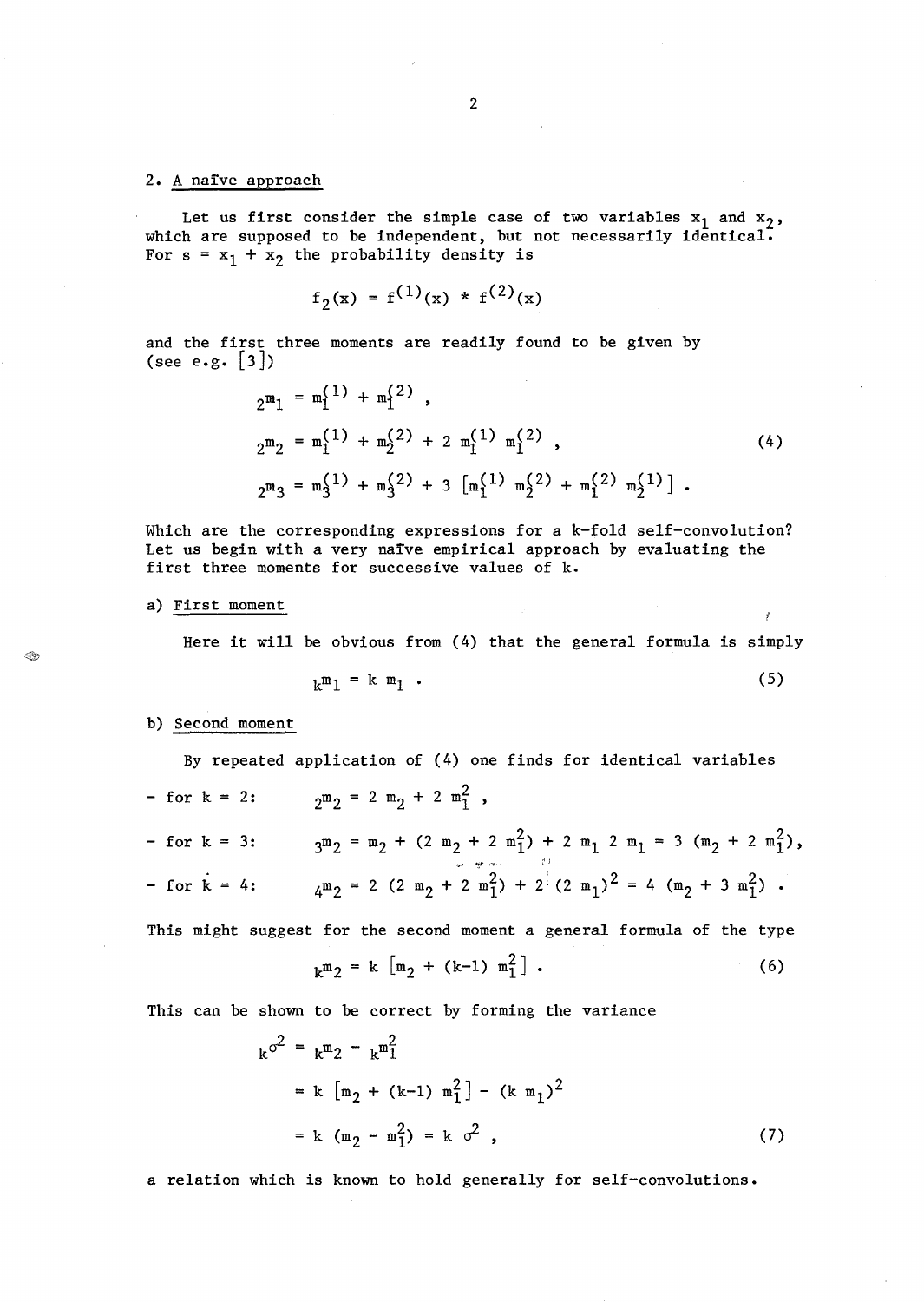c) Third moment

As before we can conclude from (4)

$$
-
$$
 for  $k = 2$ :  $2^m 3 = 2 (m_3 + 3 m_2 m_1)$ ,

$$
- for k = 3: \t 3m3 = 3 (m3 + 6 m2 m1 + 2 m13),
$$

- for k = 4: 
$$
4^m_3 = 4 (m_3 + 9 m_2 m_1 + 6 m_1^3)
$$
.

This suggests as a possible general formula for the third moment

$$
k^{m}3 = k [m_{3} + 3 (k-1) m_{2} m_{1} + (k-1)(k-2) m_{1}^{3}].
$$
 (8)

A proof of the validity of (8) can again be obtained by forming the third central moment, namely

$$
k^{\mu}3 = k^{\mu}3 - 3 k^{\mu}2 k^{\mu}1 + 2 k^{\mu}1
$$
  
= k [m<sub>3</sub> + 3 (k-1) m<sub>2</sub> m<sub>1</sub> + (k-1)(k-2) m<sub>1</sub><sup>3</sup>]  
- 3 k[m<sub>2</sub> + (k-1) m<sub>1</sub><sup>2</sup>] k m<sub>1</sub> + 2 (k m<sub>1</sub>)<sup>3</sup>.

After some elementary rearrangements we find indeed

$$
k^{\mu}3 = k (m_3 - 3 m_2 m_1 + 2 m_1^3) = k \mu_3.
$$
 (9)

I

Since the third central moments are known to be additive for convolutions, this proves (8).

## 3. A better approach

 $<\,$ 

The way in which the results (6) and (8) of the previous section have been obtained cannot be pursued much further; we should make an attempt to replace guessing by a more systematic approach. This is indeed possible if we remember the fact that cumulants have the feature of being additive for convolutions, as is explained in any good textbook (see e.g.  $[4]$ ).

Let the moment-generating function for a random variable x be defined by (t real)

$$
\phi_{\mathbf{x}}(t) \equiv E(e^{tx}) = \sum_{r=0}^{\infty} m_r \frac{t^r}{r!} \; . \tag{10}
$$

If its logarithm can be developed into a power series

$$
\Psi_{\mathbf{x}}(\mathbf{t}) \equiv \ln \phi_{\mathbf{x}}(\mathbf{t}) = \sum_{r=1}^{\infty} \mathbf{x}^r \frac{\mathbf{t}^r}{r!},
$$
 (11)

the coefficients  $x<sup>K</sup>r$  are called the cumulants of the random variable x.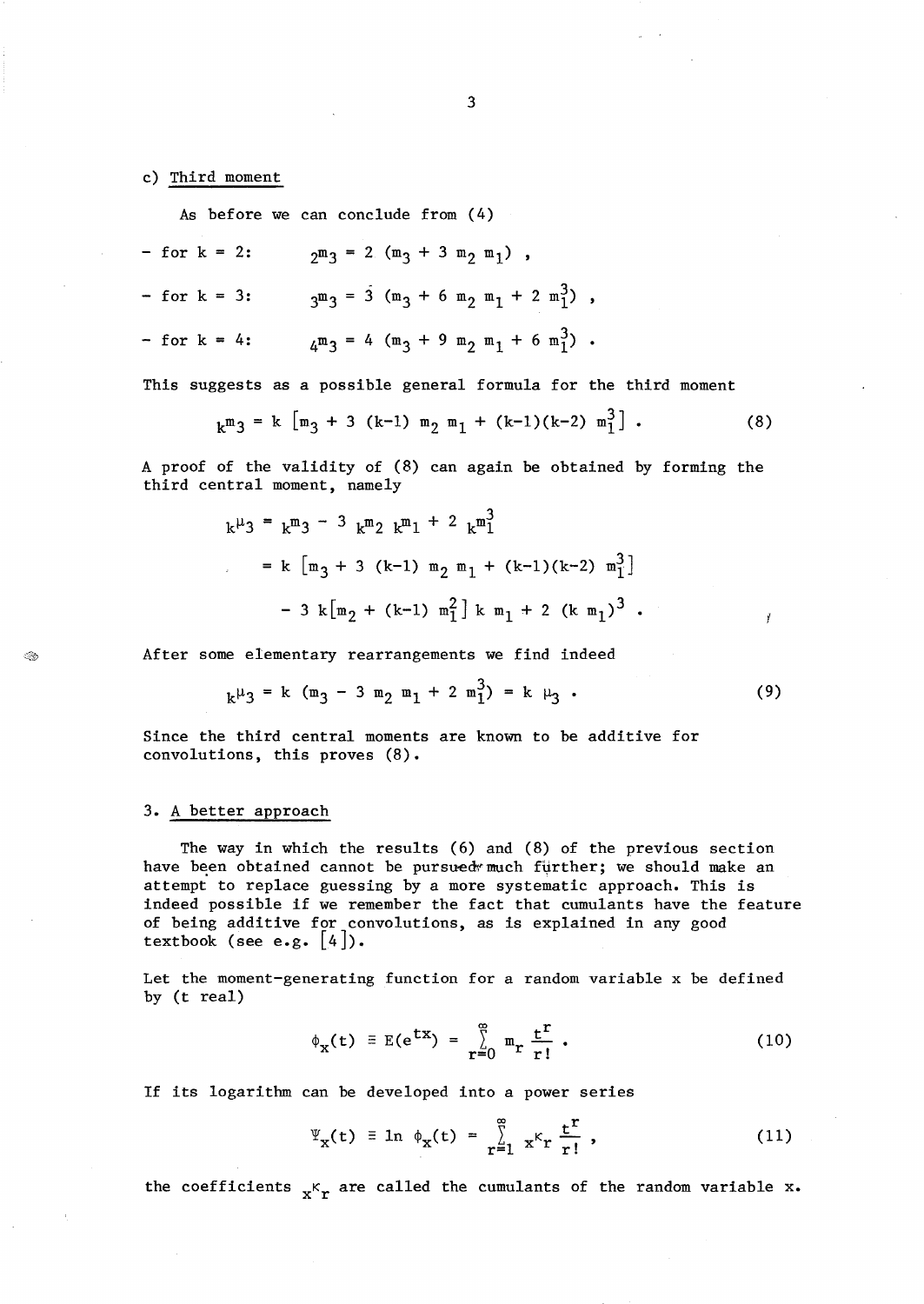For a sum of k independent random variables  $x_j$  (which may have different distributions)

$$
s = x_1 + x_2 + \dots + x_k \t{1}
$$

it then follows from (10) that

$$
\phi_{s}(t) = \prod_{j=1}^{k} \phi_{x_{j}}(t) , \qquad (12)
$$

and likewise

 $\sim$   $\sim$ 

G.

$$
\Psi_{s}(t) = \sum_{j=1}^{k} \Psi_{x_{j}}(t) . \qquad (13)
$$

A look at (11) and (13) now reveals that the cumulant (of order r) of a sum is equal to the sum of the corresponding cumulants of the individual random variables, i.e.

$$
s^{K}r = \sum_{j=1}^{k} x_{j}^{K}r
$$
, for any order  $r \ge 1$ . (14)

If it is possible to find a way to pass from the cumulants back to the moments, our problem is solved. This decisive last step is possible, but not quite simple: it involves the use of the so-called Bell polynomials [5]. Instead of tabulating them, it may be more appropriate here to give a short list of the main correspondences among the moments they imply. These are

- for the ordinary moments:

$$
m_1 = \kappa_1,
$$
  
\n
$$
m_2 = \kappa_2 + \kappa_1^2,
$$
  
\n
$$
m_3 = \kappa_3 + 3 \kappa_2 \kappa_1 + \kappa_1^3,
$$
  
\n
$$
m_4 = \kappa_4 + 4 \kappa_3 \kappa_1 + 3 \kappa_2^2 + 6 \kappa_2 \kappa_1^2 + \kappa_1^4,
$$
  
\n
$$
m_5 = \kappa_5 + 5 \kappa_4 \kappa_1 + 10 \kappa_3 \kappa_2 + 10 \kappa_3 \kappa_1^2 + 15 \kappa_2^2 \kappa_1 + 10 \kappa_2 \kappa_1^3 + \kappa_1^5 ;
$$

- for the central moments:

 $\mu_4 = \kappa_4 + 3 \kappa_2^2$ , (16)  $\mu_2 = \kappa_2$ ,  $\mu_5 = \kappa_5 + 10 \kappa_3 \kappa_2$ .  $\mu_3 = \kappa_3$ ,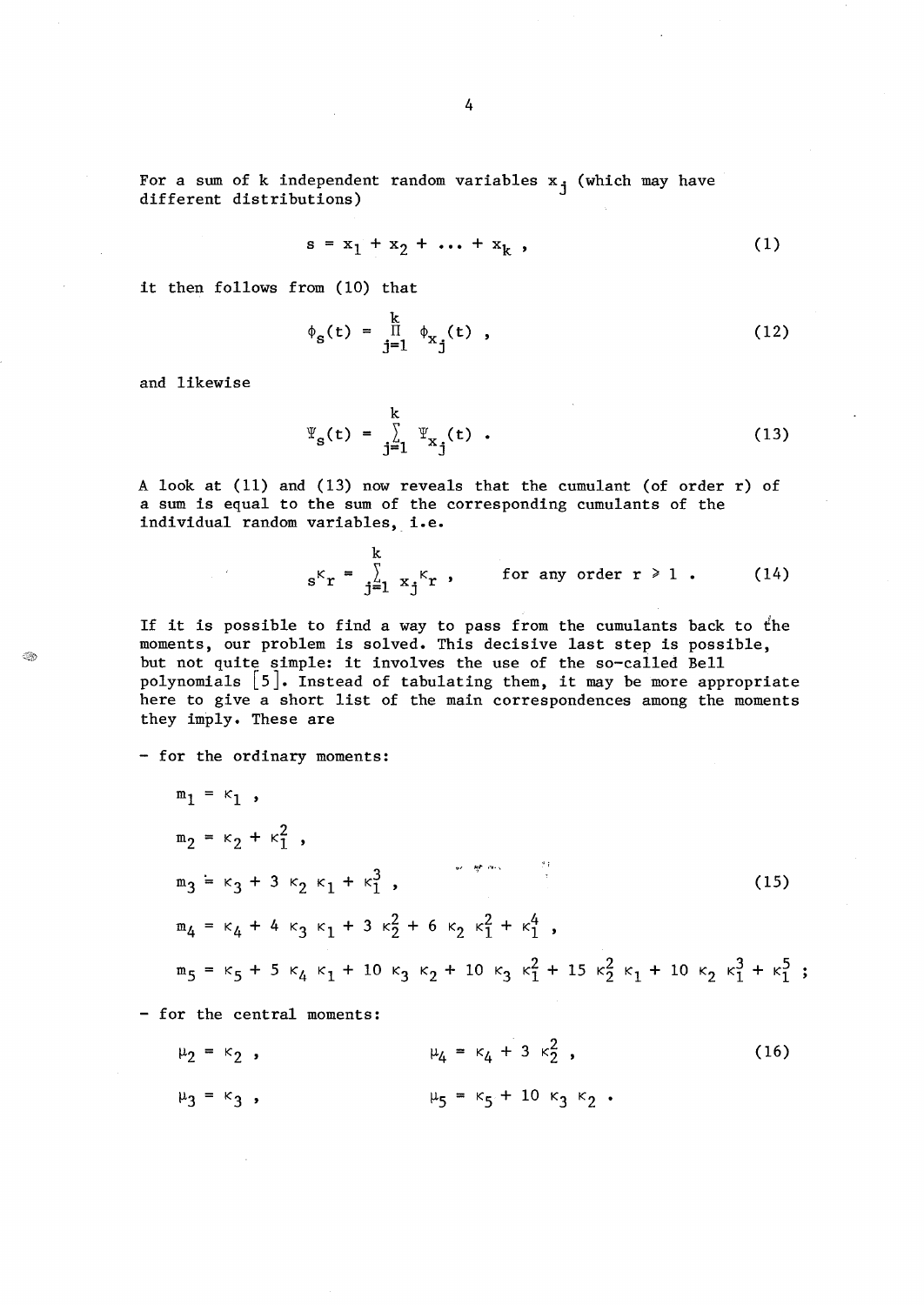Since the relation (14) can only be applied to (1) if the cumulants of the original variable x are known, we also need the inverse relations

$$
\kappa_1 = m_1 ,
$$
  
\n
$$
\kappa_2 = m_2 - m_1^2 ,
$$
  
\n
$$
\kappa_3 = m_3 - 3 m_2 m_1 + 2 m_1^3 ,
$$
  
\n
$$
\kappa_4 = m_4 - 4 m_3 m_1 - 3 m_2^2 + 12 m_2 m_1^2 - 6 m_1^4 ,
$$
  
\n
$$
\kappa_5 = m_5 - 5 m_4 m_1 - 10 m_3 m_2 + 20 m_3 m_1^2 = 30 m_2^2 m_1 - 60 m_2 m_1^3 + 24 m_1^5 .
$$
  
\nAdditional explicit relations (up to order 10) can be found in [6].

# 4. Application to self-convolutions

 $\sim$ 

Q

For the case of k identically distributed variables, the basic relation (14) becomes

$$
k^k r = k^k r \tag{18}
$$

The applications are now straightforward. Thus, for the central moments one first finds with (16)

$$
k^{\mu}2 = k^{\kappa}2 = k^{\kappa}2 = k^{\mu}2,
$$
  
\n
$$
k^{\mu}3 = k^{\kappa}3 = k^{\kappa}3 = k^{\mu}3,
$$
\n(19)

confirming thereby the known relations (7) and (9). For fourth and fifth orders we obtain by means of (IS) and (18)

$$
k^{\mu}4 = k^{\kappa}4 + 3 k^{\kappa}2 = k \kappa_4 + 3 (k \kappa_2)^2
$$
  
\n
$$
= k(\mu_4 - 3 \mu_2^2) + 3 k^2 \mu_2^2 = k[\mu_4 + 3 k(k-1) \mu_2^2],
$$
  
\n
$$
k^{\mu}5 = k^{\kappa}5 + 10 k^{\kappa}3 k^{\kappa}2 = k \kappa_5 + 10 k^2 \kappa_3 \kappa_2
$$
  
\n
$$
= k(\mu_5 - 10 \mu_3 \mu_2) + 10 k^2 \mu_3 \mu_2
$$
  
\n
$$
= k[\mu_5 + 10 k(k-1) \mu_3 \mu_2].
$$
 (20)

These two new formulae show that the simple additivity expressed by (19) is no longer valid for central moments of higher order.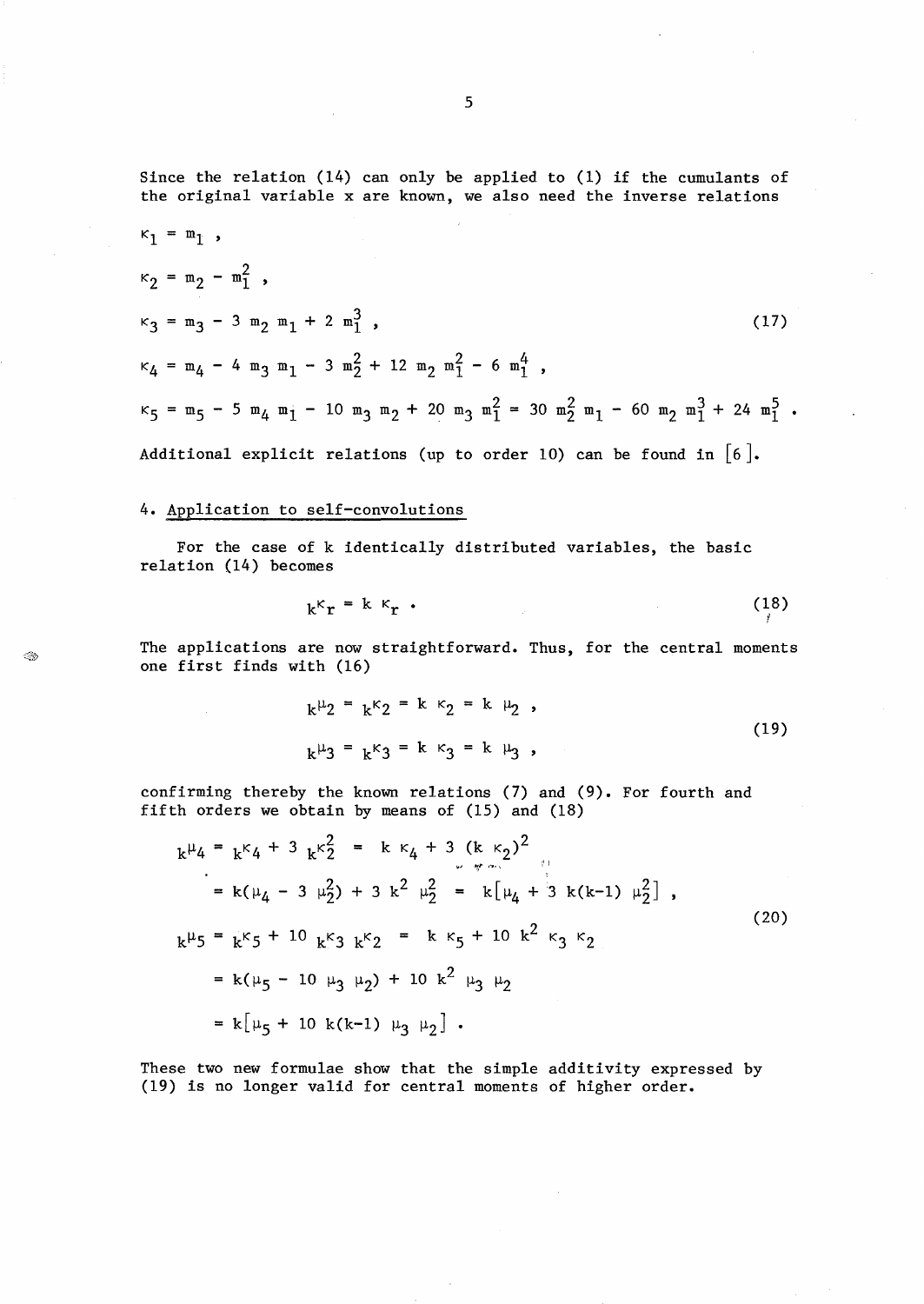Let us now come back to our original problem, the evaluation of the ordinary moments. For the case  $r = 1$ , the result  $k^m_1 = k^m_1$  is obvious. For  $r = 2$  and 3 one obtains by means of the previously established relations

$$
k^{m}2 = k^{k}2 + k^{k}1 = k k_{2} + k^{2} k_{1}^{2} = k(m_{2} - m_{1}^{2}) + k^{2} m_{1}^{2}
$$
  
\n
$$
= k[m_{2} + (k-1) m_{1}^{2}],
$$
  
\n
$$
k^{m}3 = k^{k}3 + 3 k^{k}2 k^{k}1 + k^{k}1^{3} = k k_{3} + 3 k^{2} k_{2} k_{1} + k^{3} k_{1}^{3}
$$
  
\n
$$
= k(m_{3} - 3 m_{2} m_{1} + 2 m_{1}^{3}) + 3 k^{2} (m_{2} - m_{1}^{2}) m_{1} + k^{3} m_{1}^{3}
$$
  
\n
$$
= k[m_{3} + 3(k-1) m_{2} m_{1} + (k-1)(k-2) m_{1}^{3}].
$$
 (21)

These two results are in agreement with the relations (6) and (8) obtained before. Likewise one can find, after a number of similar elementary rearrangements (omitted here), the following expressions for  $r = 4$  and 5

$$
k^{m}4 = k \{m_{4} + (k-1) [4 m_{3} m_{1} + 3 m_{2}^{2}] + 6(k-1)(k-2) m_{2} m_{1}^{2}
$$
  
+  $(k-1)(k-2)(k-3) m_{1}^{4}$ ;  

$$
k^{m}5 = k \{m_{5} + (k-1) [5 m_{4} m_{1} + 10 m_{3} m_{2}] + (k-1)(k-2) [10 m_{3} m_{1}^{2}
$$
  
+  $15 m_{2}^{2} m_{1}] + 10(k-1)(k-2)(k-3) m_{2} m_{1}^{3}$   
+  $(k-1)(k-2)(k-3)(k-4) m_{1}^{5}$ ].

Q

It is not difficult now to see what the general expression for a moment of order n will look like. Indeed, a comparison with the Bell polynomials listed by Riordan ( $[5]$ , table 3) reveals that  $_{\rm k}$ m $_{\rm n}$  can be identified with the polynomial  $Y_n$  if we put (in order to change from his notation to ours)

$$
f_j = k(j) = k(k-1)(k-2) \dots (k-j+1)
$$
  
and  $g_j = m_j$ . (23)

If we want to express this fact in a more explicit way, we can write

$$
k^{m}n = n! \sum_{j=1}^{n} k_{(j)} \sum_{\pi(n,j)} \prod_{r=1}^{n} \frac{1}{j_{r}!} (\frac{m_{r}}{r!})^{j_{r}},
$$
 (24)